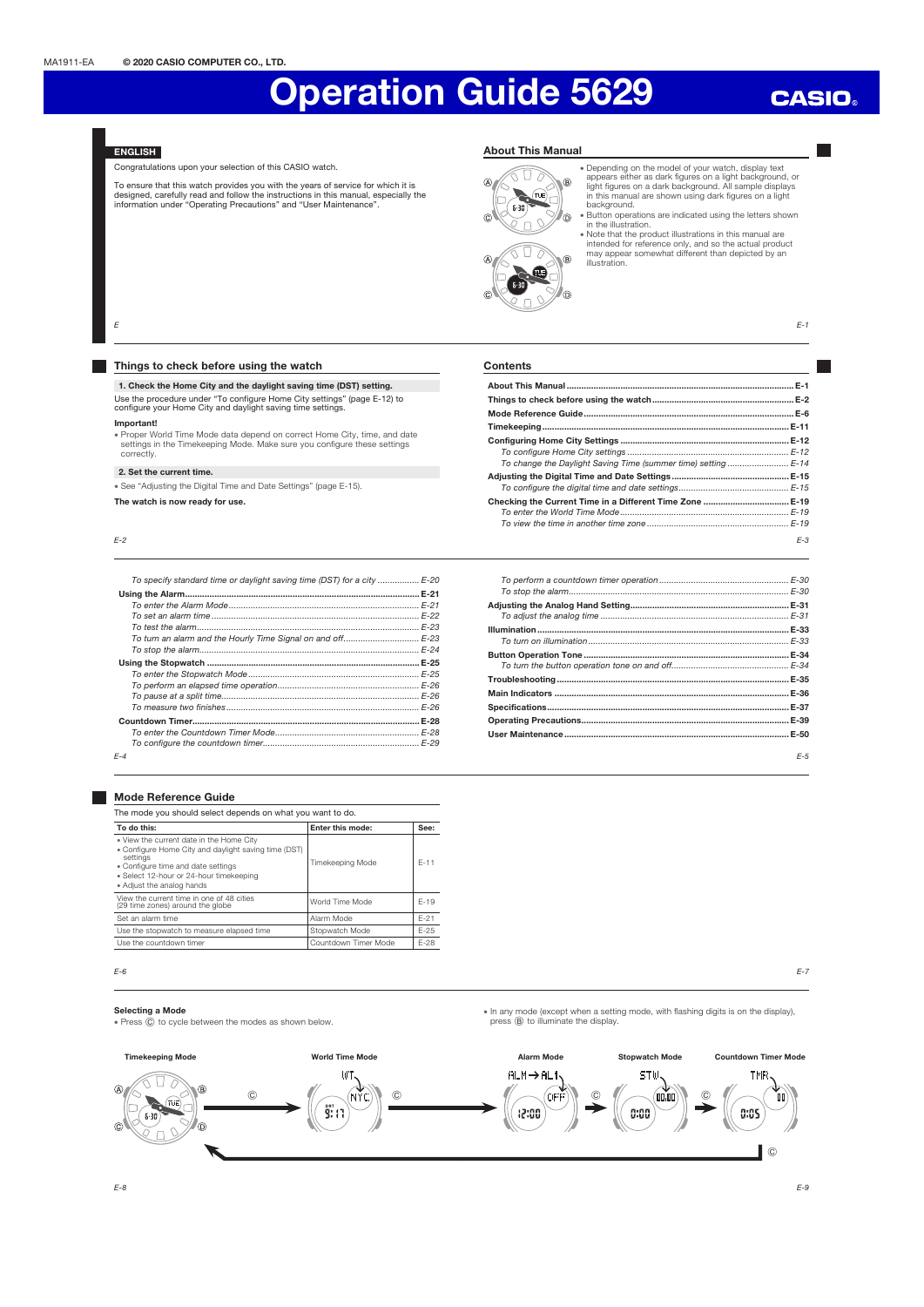## **CASIO**

### General Functions (All Modes)

The functions and operations described in this section can be used in all of the modes.

### Auto Return Features

If you leave a setting mode with flashing digits on the display for two or three minutes without performing any operation, the watch exits the setting mode automatically.

#### Initial Screens

When you enter the World Time Mode or Alarm Mode, the data you were viewing when you last exited the mode appears first.

### Scrolling

The ⑧ and ⑨ buttons are used on the setting mode to scroll through data on the<br>display. In most cases, holding down these buttons during a scroll operation scrolls<br>through the data at high speed.

E-10

### Configuring Home City Settings

There are two Home City settings: actually selecting the Home City, and selecting either standard time or daylight saving time (DST).

### To configure Home City settings 1. In the Timekeeping Mode, hold down  $\overline{A}$  for at least two seconds until the seconds start to flash. This is the



setting mode x The watch will exit the setting mode automatically if you do not perform any operation for about two or three minutes.

E-12

 $\widehat{C}$ 

DST indicator

**ANALANTINA**<br>**EDSTARLIN**<br>**RESTARLIN** 10.T1

### To change the Daylight Saving Time (summer time) setting

- 1. In the Timekeeping Mode, hold down  $\overline{A}$  for at least two seconds until the seconds start to flash. This is the setting mode. 2. Press  $\copyright$  to display the DST setting mode
- 3. Press ① to toggle between Daylight Saving Time (ON)<br>and Standard Time (OFF). /ന
	- 4. After the setting is the way you want, press  $\overline{\textcircled{}}$  to return to the Timekeeping Mode.<br>
	 The DST indicator appears to indicate that Daylight Saving Time is turned on.

### E-14

2. Press  $\copyright$  to move the flashing in the sequence shown below to select the other settings



### Note

- 
- For information about selecting a Home City and configuring the DST setting, see<br>• "Configuring Home City Settings" (page E-12).<br>• While 12-hour format is selected for timekeeping, a **P** indicator will appear for<br>• times P indicator.
- x The watch's built-in full automatic calendar makes allowances for different month lengths and leap years. Once you set the date, there should be no reason to change it except after you have the watch's battery replaced.
- . The day of the week changes automatically when the date changes

### Timekeeping

### Use the Timekeeping Mode to set and view the current time and date. • Each press of  $\ddot{D}$  toggles the digital display between the two formats shown nearby.



E-11

- City Code<br>
X 11/ X<br>
T Y 0 X<br>
Y Y J X T  $\circ$ ິຜ:ກ  $\circ$ 
	- 2. Press  $\copyright$  twice to move the flashing to the city code. x For details about city codes, see the "City Code Table" at the back of this manual.
	- 3. Press D (East) and B (West) to select the city code you want to use as your Home City. O)
		- 4. After the setting is the way you want, press  $\circledA$  to return to the Timekeeping Mode.

### Note

- x After you specify a city code, the watch will use UTC\* offsets in the World Time Mode to calculate the current time for other time zones based on the current time
- in your Home City. \* Coordinated Universal Time, the world-wide scientific standard of timekeeping. The reference point for UTC is Greenwich, England.

E-13

### Adjusting the Digital Time and Date Settings

Use the procedure below to adjust the digital time and date settings.

### To configure the digital time and date settings



1. In the Timekeeping Mode, hold down  $\overline{A}$  for at least two seconds until the seconds start to flash. This is the setting mode.

E-15

Screen To do this: Do this: 昍 Reset the seconds to 00 Press (D) occ Toggle between Daylight Saving Time<br>(ON) and Standard Time (OFF) Press  $\circled{D}$ .

3. When the timekeeping setting you want to change is flashing, use D and/or B to change it as described below.

| $\cup$ 1 |                                                                                                 | v      | угг    | (ON) and Standard Time (OFF)                                  | $\cdots$                       |
|----------|-------------------------------------------------------------------------------------------------|--------|--------|---------------------------------------------------------------|--------------------------------|
| Day      | 12/24-Hour Format<br>Year<br>Month<br>$\circled{c}$<br>$\widehat{\phantom{a}}$<br>$\circled{c}$ | Minute | TYO    | Change the city code                                          | Use (D) (East) and (B) (West). |
|          |                                                                                                 |        | 40: 17 | Change the hour or minute                                     | Use $(D)$ (+) and $(B)$ (-).   |
|          |                                                                                                 |        | 12H    | Toggle between 12-hour (12H) and<br>24-hour (24H) timekeeping | Press $\circledD$ .            |
|          |                                                                                                 |        |        | 20 20 6-30 Change the year, month, or day                     | Use $(D)$ (+) and $(B)$ (-).   |
| $E-16$   |                                                                                                 |        |        | 4. Press $(A)$ to exit the setting mode.                      | $E-17$                         |

### Checking the Current Time in a Different Time Zone

### Currently selected World Time City **HT** h B  $(M<sub>c</sub>)$  $\left( -\overset{\text{asr}}{\mathbf{9}};\cdot\right)$ ര /6

You can use the World Time Mode to view the current time in one of 29 time zones (48 cities) around the globe. The city that is currently selected in the World Time Mode is called the "World Time City".

## **To enter the World Time Mode**<br>Use ⓒ to select the World Time Mode as shown on<br>page E-8.

To view the time in another time zone

In the World Time Mode, use  $\textcircled{\tiny{D}}$  (East) to scroll through city codes. Current time in the currently<br>selected World Time City city codes.

### E-19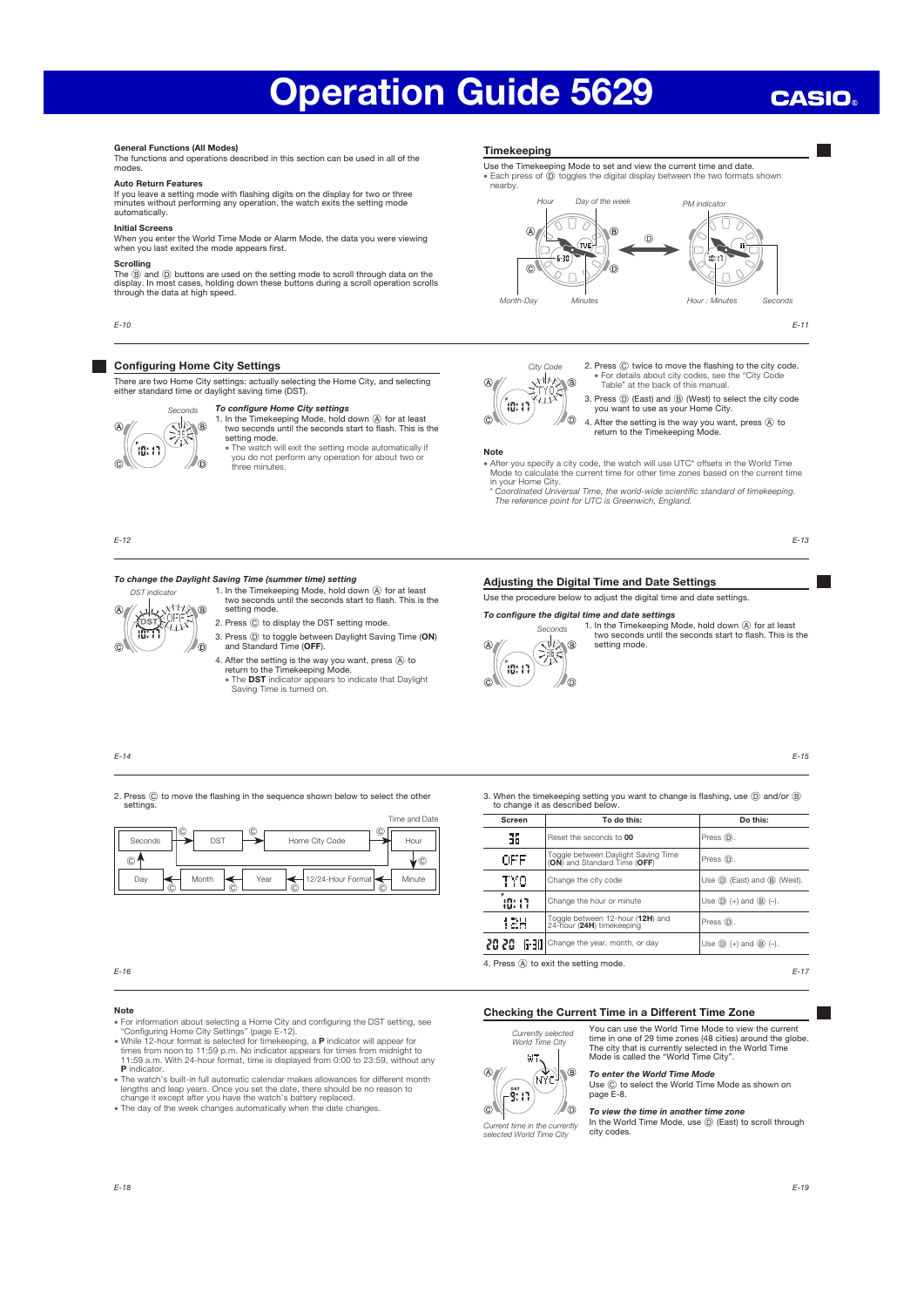## **CASIO**

### To specify standard time or daylight saving time (DST) for a city



1. In the World Time Mode, use ① (East) to display the city code (time zone) whose Standard Time/Daylight<br>Saving Time setting you want to change. 2. Hold down  $\circledA$  for at least two seconds.

- This toggles the city code you selected in step 1<br>between Daylight Saving Time (DST indicator<br>displayed) and standard time (DST indicator not displayed).
- x You cannot use the World Time Mode to change the DST setting of the city currently selected as your Home City in the Timekeeping Mode.
- 
- Note that you cannot switch between standard time/daylight saving time (DST)<br>while UTC is selected as the World Time City.<br>• The standard time/daylight saving time (DST) setting affects only the currently<br>• selected time

E-20

### To set an alarm time



1. In the Alarm Mode, use  $\textcircled{D}$  to scroll through the alarm screens until the one whose time you want to set is



- 2. Hold down  $\overline{\varnothing}$  for at least two seconds until the alarm time starts to flash. This is the setting mode.
- 3. Press  $@$  to move the flashing between the hour and minute settings.
- 4. While a setting is flashing, use  $\textcircled{D}$  (+) and  $\textcircled{B}$  (-) to change it.

• When setting the alarm time using the 12-hour format, take care to set the time correctly as a.m. (no indicator) or p.m. (P indicator).

E-22

#### To stop the alarm Press any button.

### **NOTE**

- In the case of the snooze alarm, the alarm operation is performed a total of seven<br>times, every five minutes, until you turn the alarm off.<br>• Performing any one of the following operations during a 5-minute interval betw
- 
- 
- − Displaying the snooze alarm setting screen

### Using the Alarm



When an alarm is turned on, the alarm tone will sound when its alarm time is reached. One of the alarms is a snooze alarm. The snooze alarm operation will repeat every five minutes, up to seven times. You also can turn on an Hourly Time Signal that causes the watch to beep twice every hour on the hour.

### To enter the Alarm Mode

Use  $\copyright$  to select the Alarm Mode as shown on page E-9.

• The snooze alarm screen is indicated by **SNZ**, while the other alarm screens are numbered **AL1** through **AL4**.<br>The Hourly Time Signal screen is indicated by 4.

E-21

5. Press (A) to exit the setting mode

To test the alarm

### In the Alarm Mode, hold down  $\textcircled{D}$  to sound the alarm.

To turn an alarm and the Hourly Time Signal on and off

In the Alarm Mode, use  $③$  to select an alarm or the Hourly Time Signal. alarm on indicator



E-23

### Using the Stopwatch

The stopwatch measures elapsed time, split times, and two finishes.





Use © to select the Stopwatch Mode as shown on page<br>E-9.

E-25

### E-24

### To perform an elapsed time operation

| (D)                      | D.                                                                                                      | D.                    | D)                                                 | A     |
|--------------------------|---------------------------------------------------------------------------------------------------------|-----------------------|----------------------------------------------------|-------|
| <b>Start</b>             | Stop                                                                                                    | (Restart)             | (Stop)                                             | Reset |
| To pause at a split time |                                                                                                         |                       |                                                    |       |
| (D)                      | (A)                                                                                                     | A)                    | D)                                                 | A)    |
| <b>Start</b>             | <b>Split</b>                                                                                            | Split release         | Stop                                               | Reset |
|                          | (SPL displayed)                                                                                         |                       |                                                    |       |
| To measure two finishes  |                                                                                                         |                       |                                                    |       |
| (D)                      | (A)                                                                                                     | D)                    | ίA                                                 | (A)   |
| <b>Start</b>             | <b>Split</b><br>(SPL displayed)<br>First runner finishes. finishes.<br>Display time of first<br>runner. | Stop<br>Second runner | Split release<br>Display time of<br>second runner. | Reset |
| $E-26$                   |                                                                                                         |                       |                                                    |       |

### **Countdown Timer**



The countdown timer can be set within a range of one minute to 24 hours. An alarm sounds when the countdown reaches zero.

**To enter the Countdown Timer Mode**<br>Use ⓒ to select the Countdown Timer Mode as shown<br>on page E-9.

### Note

- x The Stopwatch Mode can indicate elapsed time up to 23 hours, 59 minutes, 59.99 seconds.
- Once started, stopwatch timing continues until you press ( $\overline{D}$ ) to stop it, even if you exit the Stopwatch Mode to another mode and even if timing reaches the e Exting the Stopwatch limit defined above.<br>  $\overline{P}$  Ext
- 

E-27

### To configure the countdown time



1. While the countdown start time is on the display in<br>the Countdown Timer Mode, hold down  $\overline{Q}$  until the<br>current countdown start time starts to flash, which<br>indicates the setting mode.<br>if the countdown start time is

2. Press  $\copyright$  to move the flashing in the sequence shown below to select other settings.

Start Time (hours)  $\begin{array}{ccc} \circ & \bullet & \bullet & \bullet \end{array}$  Start Time (minutes)

3. Use  $\overline{D}$  (+) and  $\overline{B}$  (-) to change the hours and minutes settings.

 $\frac{300}{100}$  To count down from 24 hours, set a start time of 0:00.

4. Press  $\textcircled{A}$  to exit the setting mode.

 $\mathbb{Z}^n$ 

Hourly time signal on indicator

W®

• When the alarm you want or the Hourly Time Signal<br>is displayed, press @ to toggle it between on ("ON"<br>displayed) and off ("OFF" displayed).<br>The alarm on indicator (when any alarm is on), snooze<br>alarm on indicator (when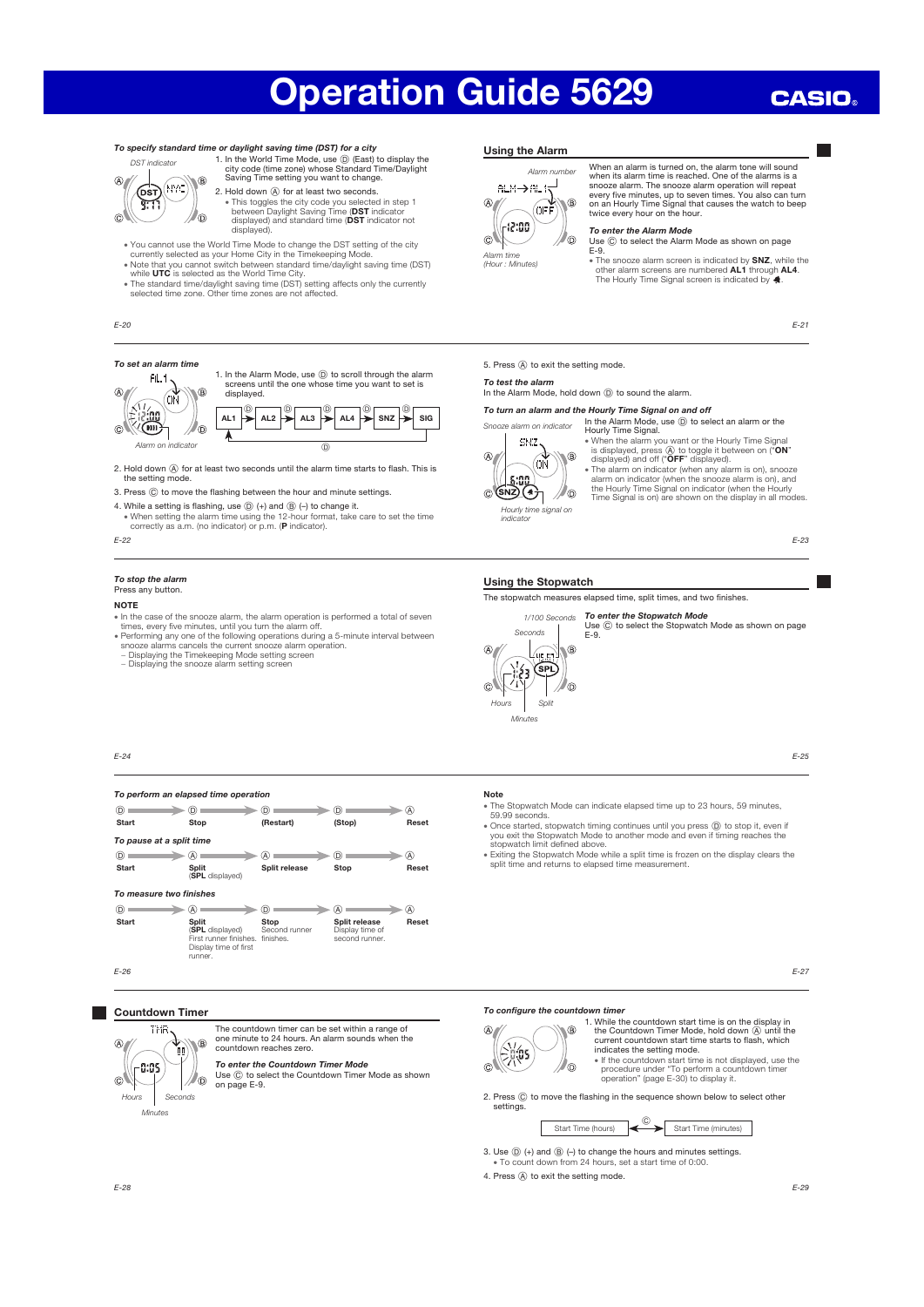$\sqrt{\lambda}$ 

### **CASIO**

### To perform a countdown timer operation  $\circledcirc$   $\longrightarrow$   $\circledcirc$   $\longrightarrow$   $\circledcirc$   $\longrightarrow$   $\circledcirc$ Start Stop (Restart) (Stop) Reset x Before starting a countdown timer operation, check to make sure that a countdown operation is not in progress (indicated by the seconds counting down).<br>If it is, press (D) to stop it and then (A) to reset to the countdown start time.

### To stop the alarm Press any button.

E-30

### Adjusting the Analog Hand Setting

Use the following procedure to adjust the analog hands so their settings match the digital time.

### To adjust the analog time ۱.

 $\sqrt{V_{\text{max}}}$  $\sqrt{15}$ 

J)  $\sqrt{6}$ 

1. In the Timekeeping Mode, hold down  $\circledD$  for at least three seconds until the current time start to flash. This is the analog setting mode. Ġ.



• Holding down  $\circledD$  advances the analog time setting at high speed.

The face of the watch is illuminated for easy reading in

In any mode (except when a setting mode, with flashing digits is on the display), press (B) to illuminate the

x Illumination may be hard to see when viewed under direct sunlight. • Illumination turns off automatically whenever an alarm

x Frequent use of illumination runs down the battery.

E-31

E-33

• If you need to advance the analog time setting a long way, hold down ( $\overline{Q}$ ) until<br>the time starts advancing at high speed, and then press  $\overline{Q}$ ). This locks the high-<br>speed hand movement, so you can release the tw or countdown beeper) starts to sound.

### 3. Press  $\circledA$  to exit the setting mode.

x The watch will automatically adjust the minute hand slightly to match its internal second count when you exit the setting mode.

E-32

### Button Operation Tone



The button operation tone sounds any time you press one of the watch's buttons. You can turn the button operation tone on or off as desired. x Even if you turn off the button operation tone, alarms, the Hourly Time Signal, and other beepers all operate

### To turn the button operation tone on and off

Hold down C until the button operation tone sounds (about 3 seconds).

normally.

x This will toggle the button operation tone either ON or OFF. The mute indicator is displayed while the button operation tone is turned off (muted).

- x The mute indicator is displayed in all modes when the button operation tone is turned off.
- E-34

### Main Indicators

| $\overline{\mathbf{3}}$<br>$\overline{4}$<br>$\overline{2}$ | <b>Number</b>  | Name                            | See        |  |
|-------------------------------------------------------------|----------------|---------------------------------|------------|--|
|                                                             |                | PM indicator                    | $F - 11$   |  |
|                                                             | $\overline{c}$ | <b>DST</b> indicator            | E-14, E-20 |  |
| SPL<br>$V_P$ pst $*J$                                       | $\overline{3}$ | Mute indicator                  | $E-34$     |  |
|                                                             | $\overline{4}$ | Split indicator                 | $E-25$     |  |
| $SNZ$ $III$ $A -$                                           | $\overline{5}$ | Snooze alarm on indicator       | $E-23$     |  |
|                                                             | 6              | Alarm on indicator              | $E-22$     |  |
| ŝ<br>$\overline{6}$                                         | 7              | Hourly time signal on indicator | $E-23$     |  |
|                                                             |                |                                 |            |  |

E-36

### Countdown Timer:

Measuring unit: 1 second Countdown range: 24 hours Countdown start time setting range: 1 minute to 24 hours (1-minute increments) Illumination: High-brightness LED (light-emitting diode)

Battery: Two silver oxide batteries (Type: SR726W)<br>Approximately 3 years on type SR726W (assuming alarm operation 20 seconds<br>per day and one illumination operation 1.5 seconds per day)

Frequent use of illumination runs down the battery.

Specifications are subject to change without notice.

### Operating Precautions

Water Resistance

x The information below applies to watches with WATER RESIST or WATER RESISTANT marked on the back cover.

|            |                                    | Water<br>Resistance          | Enhanced Water Resistance Under<br>Daily Use |             |                   |  |
|------------|------------------------------------|------------------------------|----------------------------------------------|-------------|-------------------|--|
|            |                                    | Under Daily<br>Use           | Atmospheres                                  | Atmospheres | 20<br>Atmospheres |  |
| Marking    | On watch front or on<br>back cover | <b>No</b><br><b>BAR</b> mark | 5BAR                                         | 10BAR       | 20BAR             |  |
|            | Hand washing, rain                 | Yes                          | Yes                                          | Yes         | Yes               |  |
| Example of | Water-related work, swimming       | <b>No</b>                    | Yes                                          | Yes         | Yes               |  |
| Daily Use  | Windsurfing                        | <b>No</b>                    | No                                           | Yes         | Yes               |  |
|            | Skin diving                        | <b>No</b>                    | No                                           | Yes         | Yes               |  |

E-39 . Do not use your watch for scuba diving or other types of diving that requires air tanks. E-38 OPUM-E

### Troubleshooting

### Time Setting

Illumination

K.  $U \times$ 

 $\widehat{\mathsf{fue}}$ 

 $\Box$ 

Ŷ.

Ŧ

 $\circledcirc$ 

■ The current time setting is off by hours. Your Home City setting may be wrong (page E-12). Check your Home City setting and correct it, if necessary.

the dark.

Ĝ.

display.

sounds.

To turn on illumination

Illumination Precautions

■ The current time setting is off by one hour. You may need to change your Home City's standard time/daylight saving time<br>(DST) setting. Use the procedure under "Adjusting the Digital Time and Date<br>Settings" (page E-15) to change the standard time/daylight saving time setting.

### World Time Mode

■ The time for my World Time City is off in the World Time Mode. This could be due to incorrect switching between standard time and daylight saving time. See "To specify standard time or daylight saving time (DST) for a city" (page E-20) for more information.

E-35

### Specifications

Accuracy at normal temperature: ±30 seconds a month

Digital Timekeeping: Hour, minutes, seconds, p.m. (P), month, day, day of the<br>week<br>Time format: 12-hour and 24-hour<br>Calendar system: Full Auto-calendar pre-programmed from the year 2000 to 2099

Other: Home City code (can be assigned one of 48 city codes);<br>Standard Time/Daylight Saving Time/summer time)<br>Analog Timekeeping: Hour, minutes (hand moves every 20 seconds)

World Time: 48 cities (29 time zones) and Coordinated Universal Time (UTC) Other: Daylight Saving Time/Standard Time

Alarms: 5 daily alarms (with one snooze alarm); Hourly time signal Stopwatch:

### Measuring unit: 1/100 second

Measuring capacity: 23:59'59.99" Measuring modes: Elapsed time, split time, two finishes

E-37



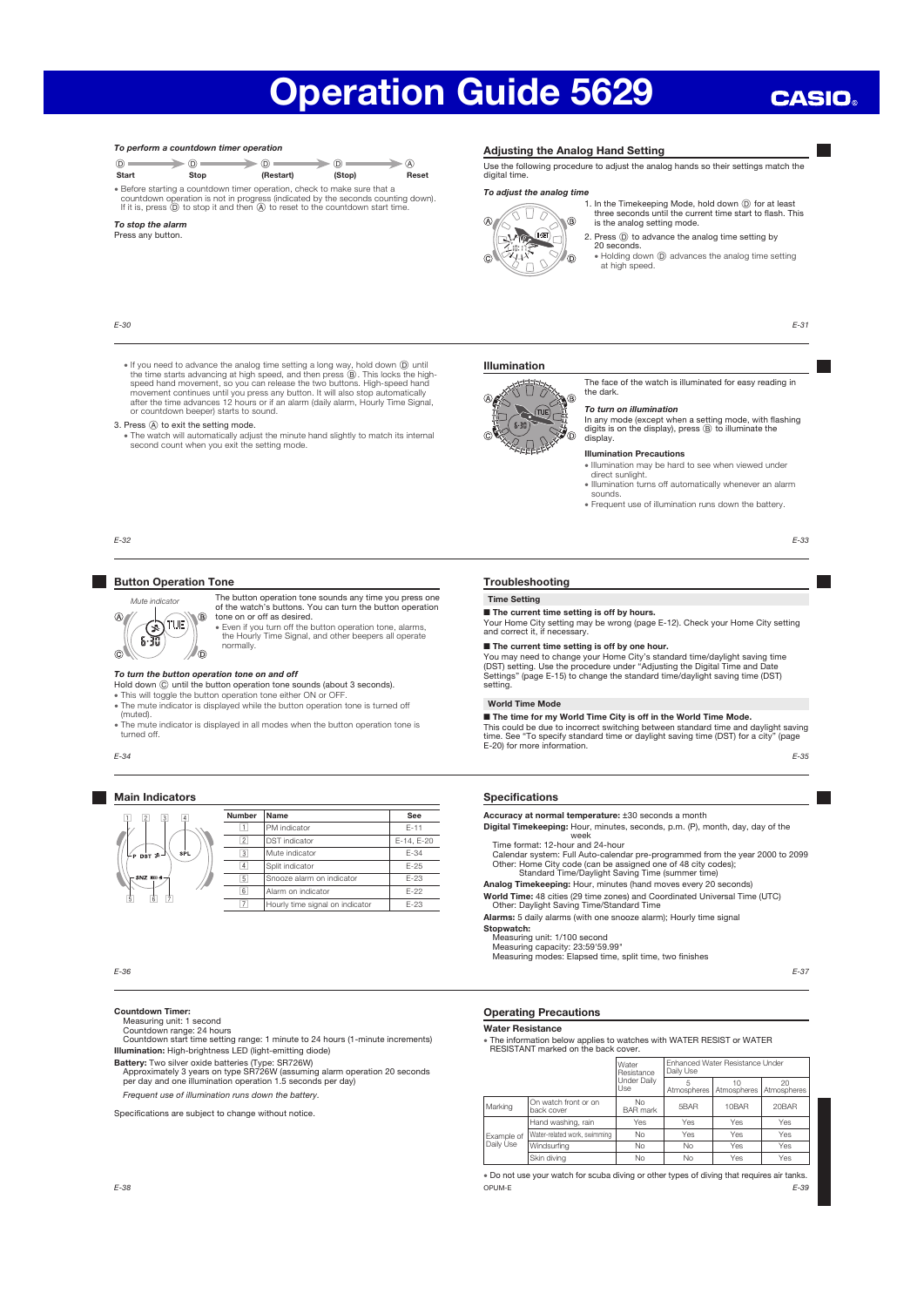- x Watches that do not have WATER RESIST or WATER RESISTANT marked on
- the back cover are not protected against the effects of sweat. Avoid using such<br>a watch under conditions where it will be exposed to large amounts of sweat or<br>moisture, or to direct splashing with water.<br>Even if a watch is
- the glass − Do not operate the crown or buttons while your watch is submersed in water or
- wet.
- − Avoid wearing your watch while in the bath.
- Do not wear your watch while in a heated swimming pool, sauna, or any other<br>high temperature/high humidity environment.<br>- Do not wear your watch while washing your hands or face, while doing<br>housework, or while performin
- 
- watch.
- x To maintain water resistance, have the gaskets of your watch replaced periodically (about once every two or three years).
- $F-40$

### Band

- x Tightening the band too tightly can cause you to sweat and make it difficult for air to pass under the band, which can lead to skin irritation. Do not fasten the band too tightly. There should be enough room between the band and your wrist so you can<br>tightly. There should be enough room between the band and your wrist so you can<br>insert your finace
- insert your finger.<br>
In Seterioration, rust, and other conditions can cause the band to break or come off<br>
of your watch, which in turn can cause band pins to fly out of position or to fall out.<br>
This creates the risk of y
- keep it clean.<br>
If where the set of you even notice any of the following: loss of band<br>
If mendiately stop using a band discoloration, band looseness, band connecting<br>  $\phi$  flexibility, band cracks, band discoloration, ban

### E-42

### **Magnetism**

- The hands of analog and combination (analog-digital) watches are moved by a<br>motor that uses magnetic force. When such a watch is close to a device (audio<br>speakers, magnetic necklace, cell phone, etc.) that emits strong m
- incorrect time being displayed. x Very strong magnetism (from medical equipment, etc.) should be avoided because it can cause malfunction of your watch and damage to electronic components.

### Electrostatic Charge

- x Exposure to very strong electrostatic charge can cause your watch to display the wrong time. Very strong electrostatic charge even can damage electronic
- components. x Electrostatic charge can cause the display to go blank momentarily or cause a rainbow effect on the display.

### E-44

- x Leaving your watch where it is exposed to direct sunlight (ultraviolet rays) for long periods or failure to clean dirt from your watch for long periods can cause it to become discolored.
- x Friction caused by certain conditions (strong external force, sustained rubbing, impact, etc.) can cause discoloration of painted components.
- x If there are printed figures on the band, strong rubbing of the printed area can
- cause discoloration.<br>
e Leaving your watch wet for long periods can cause fluorescent color to fade. Wipe<br>
the watch dry as soon as possible after it becomes wet.<br>  $\epsilon$  Semi-transparent resin parts can become discolored du
- 
- x Daily use and long-term storage of your watch can lead to deterioration, breaking, or bending of resin components. The extent of such damage depends on usage conditions and storage conditions.

### E-46

x Use a soft toothbrush or similar tool to scrub the metal with a weak solution of water and a mild neutral detergent, or with soapy water. Next, rinse with water<br>to remove all remaining detergent and then wipe dry with a soft absorbent cloth.<br>When washing metal components, wap the watch case with kitche

### Bacteria and Odor Resistant Band

• The bacteria and odor resistant band protects against odor generated by the formation of bacteria from sweat, which ensures comfort and hygiene. In order to ensure maximum bacteria and odor resistance, keep the band clea bacteria. It does not protect against rash due to allergic reaction, etc.

### Liquid Crystal Display

x Display figures may be difficult to read when viewed from an angle.

- \* A trained technician will inspect your watch for proper water resistance whenever you have its battery replaced. Battery replacement requires the use of special tools. Always request battery replacement from your original retailer or from an authorized CASIO service center.
- x Some water-resistant watches come with fashionable leather bands. Avoid swimming, washing, or any other activity that causes direct exposure of a leather
- band to water.<br>● The inside surface of the watch glass may fog when the watch is exposed to a<br>● sudden drop in temperature. No problem is indicated if the fogging clears up relatively quickly. Sudden and extreme temperature changes (such as coming into<br>an air conditioned room in the summer and standing close to an air conditioner<br>outlet, or leaving a heated room in the winter and allowing you service center.
- scrived center.<br>Your water-resistant watch has been tested in accordance with International Organization for Standardization regulations.

### E-41

### Temperature

- Never leave your watch on the dashboard of a car, near a heater, or in any other location that is subject to very high temperatures. Do not leave your watch where it will be exposed to very low temperatures. Temperature
- 

### Impact

x Your watch is designed to withstand impact incurred during normal daily use and during light activity such as playing catch, tennis, etc. Dropping your watch or otherwise subjecting it to strong impact, however, can lead to malfunction. Note<br>that watches with shock-resistant designs (G-SHOCK, BABY-G, G-MS) can be<br>worn while operating a chain saw or engaging in other activities tha

E-43

### Chemicals

• Do not allow your watch to come into contact with thinner, gasoline, solvents,<br>oils, or fats, or with any cleaners, adhesives, paints, medicines, or cosmetics that<br>contain such ingredients. Doing so can cause discolorati resin case, resin band, leather, and other parts

### **Storage**

x If you do not plan to use your watch for a long time, thoroughly wipe it free of all dirt, sweat, and moisture, and store it in a cool, dry place.

### Resin Components

x Allowing your watch to remain in contact with other items or storing it together with other items for long periods while it is wet can cause color on resin components to transfer to the other items, or the color of the other items to transfer to the resin components of your watch. Be sure to dry off your watch thoroughly before storing it and make sure it is not in contact with other items.

E-45

### Leather Band

- Allowing your watch to remain in contact with other items or storing it together with<br>other items for long periods while it is wet can cause the color of the leather band<br>to transfer to the other items or the color of th
- long periods or failure to clean dirt from a leather band for long periods can cause become discolored.

CAUTION: Exposing a leather band to rubbing or dirt can cause color transfer and discoloration.

### Metal Components

• Failure to clean dirt from metal components can lead to formation of rust, even if components are stainless steel or plated. If metal components exposed to sweat or water, wipe thoroughly with a soft, absorbent cloth and

E-47

Note that CASIO COMPUTER CO., LTD. assumes no responsibility for any damage or loss suffered by you or any third party arising through the use of your watch or its malfunction.